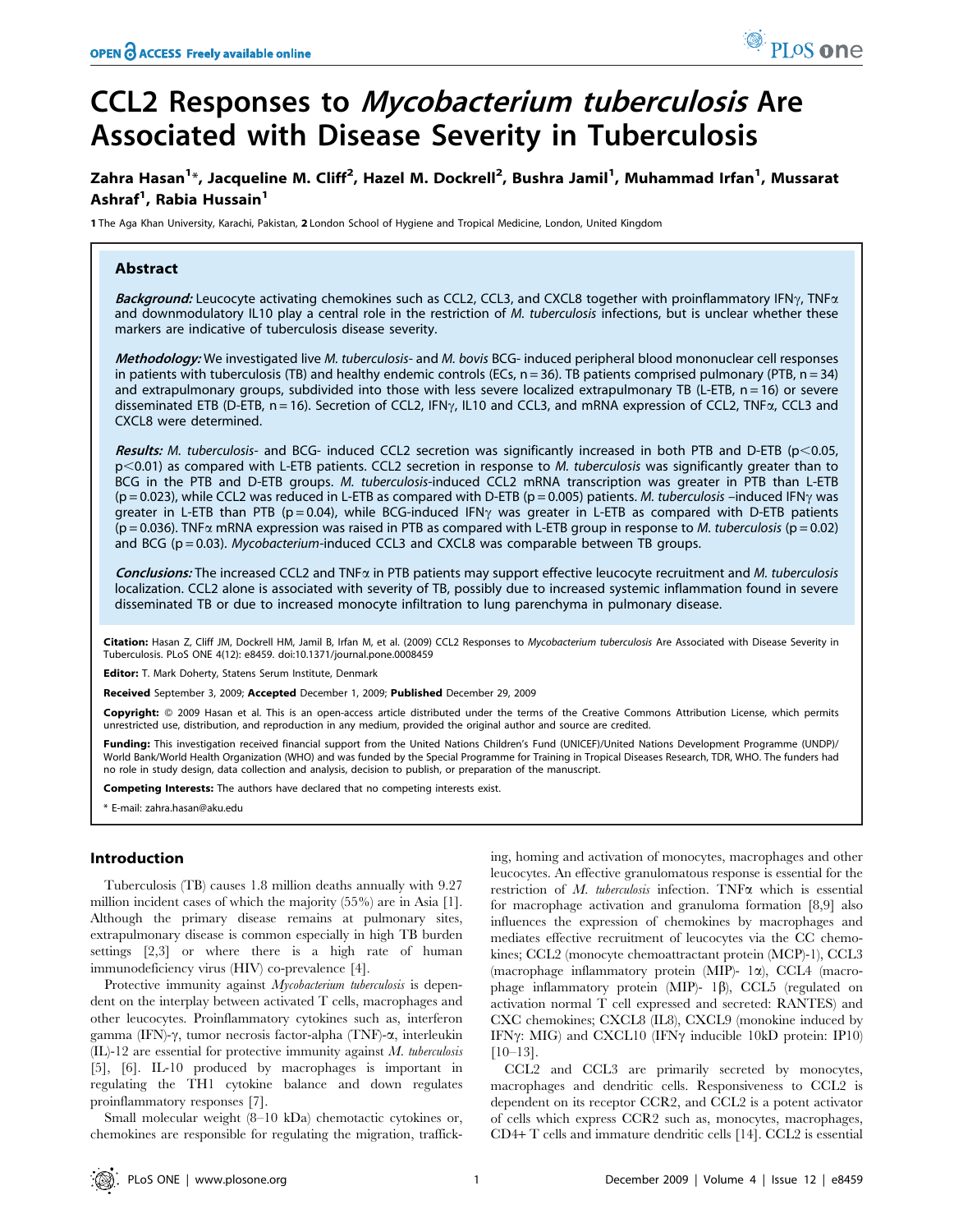for granuloma formation [15] and plays a critical role in protection against tuberculosis in the murine model [16]. Chemokines CCL3, CCL4 and CCL5 function together with IFN $\gamma$  as type 1 proinflammatory chemokines [17]. M. tuberculosis infection of macrophages results in the induction of CCL3, CCL4 and CCL5 and these are required for inhibition of its growth [18]. CXC chemokines are predominantly secreted by polymorphonuclear cells and CXCL8 is the most potent chemotactic agent for neutrophils and T lymphocytes [19,20]. It plays a role in the recruitment of lymphocytes and monocyte to pleural space in TB patients [21], as a result of CXCL8 production by macrophages and mesothelial cells [22].

It remains a challenge to try to identify molecular markers which may be indicative of tuberculosis infection in the host. Most TB studies have focused on patients with pulmonary tuberculosis (PTB). However, it has been shown that the magnitude and regulation of IFN $\gamma$ , CCL2 and CXCL9 may differ between the host responses of patient with PTB or extrapulmonary TB (ETB) [23–25]. In addition, within extrapulmonary TB, the relationship between IFN $\gamma$  and IL10 regulates the outcome of infection and affects the severity of disease [26]. TNF $\alpha$  gene expression has been shown to be increased in patients with extrapulmonary TB [27]. CXCL8 levels are raised in the sera of patients with TB patients and have been shown to be associated with unfavorable outcome of the disease [28]. Most work on transcriptional profiles of M. tuberculosis infected cells have been performed in the murine model [29,30] or immortalized cells [31], with some recent work in patients with tuberculous meningitis [32]. As these cytokines and chemokines had previously been previously been shown to be differentially secreted according to disease site (pulmonary and extrapulmonary) and also disease severity, we chose to study CCL2, IFN $\gamma$ , IL10, CCL3, TNF $\alpha$  and CXCL8 in response to Mycobacterium infection of peripheral blood mononuclear cells (PBMCs).

BCG vaccination coverage in the Pakistani population is approximately 70% [33] TB but transmission rates remain high with an incidence of 181/100,000 population [1]. Responses to virulent M. tuberculosis can differ from those of attenuated avirulent organisms such as, M. bovis BCG [34]. We have employed both live virulent M. tuberculosis and non-pathogenic M. bovis BCG in this study in order to assess whether it was possible to differentiate between immune responses to virulent and avirulent mycobacteria against a background of high transmission, in addition to environmental exposure to cross mycobacteria and wide BCG coverage. BCG vaccinated healthy controls (ECs) can be both tuberculin test positive (TST+) and negative (TST-). It has been shown recently that in clinically health individuals *Mycobacterium*specific immune responses differ between those with tuberculin positive and negative reactions [35]. Therefore, we have separately described responses of TST+ and TST- ECs and compared them with those of patients with tuberculosis. We have investigated chemokine and cytokine responses in tuberculosis patients with differing clinical severity and sites including PTB and ETB, with a view to identifying markers of clinical disease severity.

### Materials and Methods

#### Ethics Statement

This work received approval from the Ethical Review Committee, The Aga Khan University, Karachi, Pakistan.

#### Subject Selection

TB patients in this study are a subset of a larger study and have been described previously [36]. Patients were recruited from the out-patient clinics of the Aga Khan University Hospital and Medical College (AKUH) and Masoomeen Hospital, Karachi. The subjects were all unrelated. All study subjects were examined, evaluated and recruited by infectious diseases consultants. The patients were newly diagnosed with  $\leq$  days of anti-tuberculous therapy (ATT). All samples were taken with written informed consent from participants. Patients had no significant co-morbid conditions including diabetes mellitus, chronic renal failure, and chronic liver disease and were also not on any corticosteroid therapy. Although Pakistan is a low HIV prevalence setting, all patients were screened and found to be HIV negative. Patients with pulmonary TB (PTB,  $n = 34$ ) were diagnosed by clinical examination, chest X-ray, sputum acid fast bacillus (AFB) Ziehl Neelsen straining, AFB culture and /or clinical response to treatment (as assessed by resolution of fever, cough and weight gain). Patients were diagnosed as having either minimal or moderately advanced disease based on the extent of lung tissue involvement [37,38]. Of the PTB patients, 9 had minimal, while 25 had moderately advanced disease.

Patients with extrapulmonary TB (ETB) were stratified into disease severity groups according to the WHO ranking of clinical disease severity based on extent of disease and anatomical site and number of distal sites involved [39]. TB of the lymph nodes, unilateral pleural effusion, bone (excluding spine), peripheral join and skin was classified as less severe. TB of the meninges, pericardium, peritoneal cavity, bilateral or extensive pleural effusion, spine, intestines, or miliary TB was classified as severe. Sixteen patients were placed in the category of less severe localized ETB (L-ETB), comprising tuberculous lymphadenopathy. All L-ETB patients were confirmed on histological findings consistent with tuberculosis. Sixteen patients were classified as severe disseminated ETB (D-ETB). Diagnostic criteria used for D-ETB are provided in Table 1. Diagnosis of meningeal TB was based on CSF biochemical findings, supported by AFB culture and findings on contrast-enhanced CT scan and/or MRI. Pleural TB was diagnosed on the basis of pleural fluid biochemical findings, AFB culture, histopathological findings on pleural biopsy and supportive radiological evidence on X-rays and/or contrastenhanced CT scan.

BCG-vaccinated asymptomatic healthy volunteers who were staff at AKU with no known exposure to TB were used as endemic controls (ECs). BCG vaccination was assessed based on the presence of a BCG scar. No member of the control group had a household member with tuberculosis nor did they have any relationship to any of the patients recruited in the study. All volunteers had a normal chest X-Ray. Tuberculin skin testing (TST) was assessed by intradermal administration of five tuberculin units on the volar surface of the right arm subcutaneously, and read by a single reader at 48 h. An induration of  $\geq 10$ mm was used as a cutoff for positive responses. Both TST- $(n = 19)$  and TST+  $(n = 17)$  ECs were included in the study.

#### Mycobacterium Culture

M. tuberculosis (H37Rv) was acquired from ATCC and used as described previously [40]. The M. bovis BCG Montreal vaccine strain was used as the non-pathogenic strain. All strains were grown to logarithmic phase in 7H9 Middlebrook medium supplemented with 0.02% glycerol, 10% albumin dextrose catalase (ADC) Middlebrook enrichment and 0.5% Tween-80 (all from Difco Laboratories, Detroit, MI, USA). Aliquots of mycobacteria were frozen in growth medium containing 15% glycerol and stored at  $-70^{\circ}$ C. For the infection assay, aliquots of mycobacteria were freshly thawed, washed three times in PBS and diluted as required for the infection. To avoid mycobacterial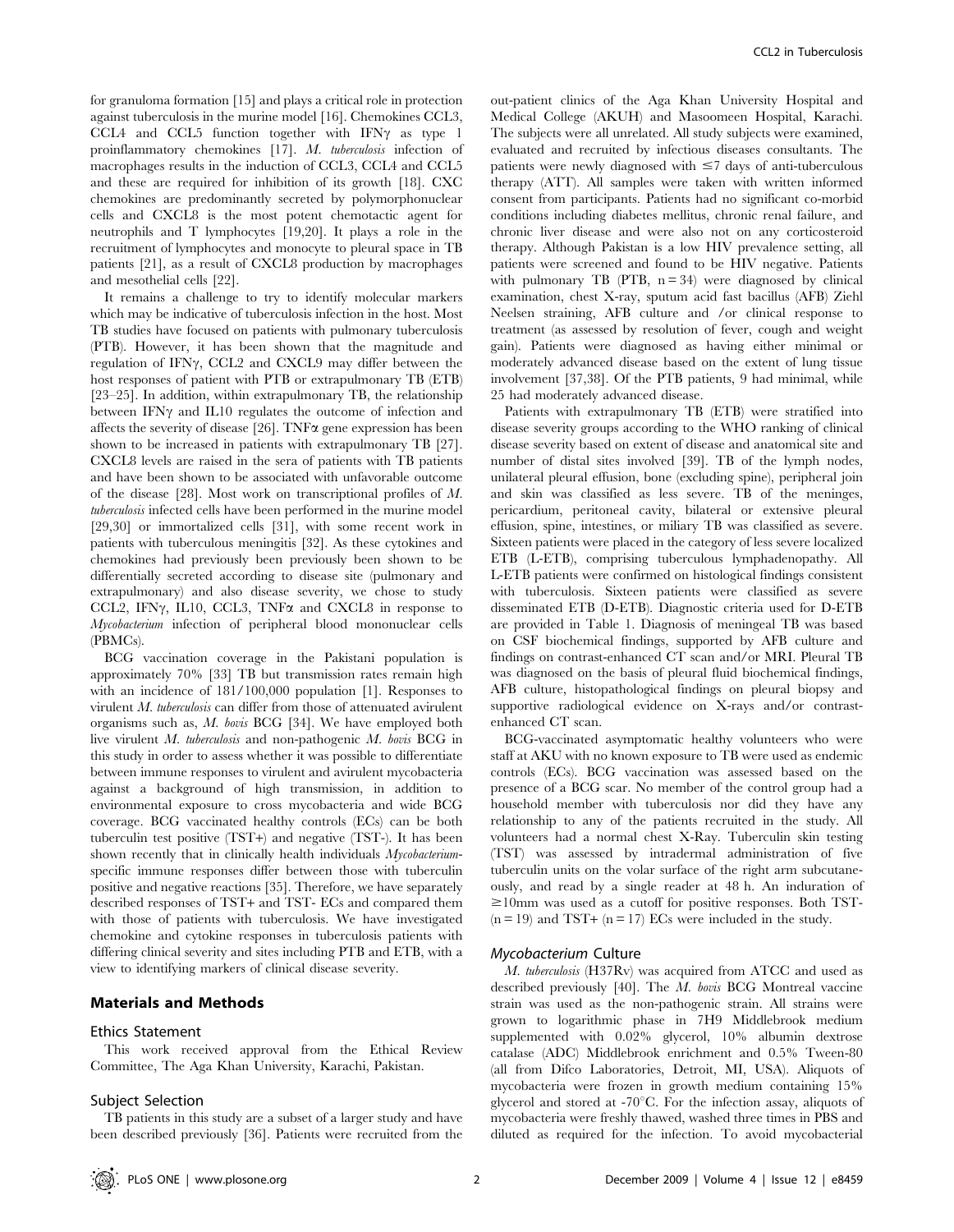Table 1. Diagnostic criteria for patients with severe disseminated extrapulmonary tuberculosis (D-ETB).

| No.                  | <b>Disease Site</b>   | <b>Abscess</b> | Microscopy <sup>a</sup> | Radiology <sup>b</sup> | AFBC <sup>c</sup> | Histopathology <sup>d</sup> |
|----------------------|-----------------------|----------------|-------------------------|------------------------|-------------------|-----------------------------|
| $\vert$ <sup>1</sup> | Spine                 | Yes            |                         | Yes                    |                   | Positive                    |
| $\vert$ <sub>2</sub> | Spine                 | Yes            |                         | Yes                    | Negative          | Positive                    |
| $\vert$ <sub>3</sub> | Spine                 | Yes            |                         | Yes                    |                   |                             |
| $\vert$ 4            | Spine                 | Yes            |                         | Yes                    |                   |                             |
| $\vert$ 5            | Spine                 | Yes            |                         | Yes                    |                   |                             |
| 6                    | Spine                 | Yes            |                         | Yes                    |                   |                             |
| $\vert$ 7            | Spine                 | Yes            |                         | Yes                    |                   |                             |
| 8                    | Spine                 |                | Negative                | Yes                    | Positive          | Positive                    |
| $\vert$ 9            | Intestinal            |                |                         | Yes                    |                   | Positive                    |
| 10                   | Meninges <sup>e</sup> |                |                         | Yes                    | Negative          |                             |
| 11                   | Meninges <sup>e</sup> |                |                         | Yes                    | Negative          |                             |
| 12                   | Meninges              |                | Positive                | Yes                    | Positive          | Positive                    |
| 13                   | Meninges              |                | Positive                | Yes                    | Positive          |                             |
| 14                   | Meninges <sup>e</sup> |                | Negative                | Yes                    | Negative          |                             |
| 15                   | Meninges <sup>e</sup> |                |                         |                        |                   | Positive                    |
| 16                   | Miliary               |                |                         | Yes                    |                   |                             |

<sup>a</sup>indicates acid fast bacilli staining of smears.

<sup>b</sup>includes Xray, MRI or CT imaging characteristic of tuberculosis.

<sup>c</sup>acid fast bacilli culture using BACTEC radiometric assay, Becton Dickinson, USA.

dbiopsy results indicate caseating or necrotic granulomatous inflammation indicative of M. tuberculosis infection.<br>Esboured a favorable clinical response to anti-tuberculous transport.

eshowed a favorable clinical response to anti-tuberculous treatment.

doi:10.1371/journal.pone.0008459.t001

clumping, the cell suspension was sonicated briefly then allowed to stand for 5 min to allow large clumps to settle, leaving behind a single cell suspension [40]. A mycobacterial innoculum was also plated out for each assay to determine bacterial viability which was greater than 80% in each case.

## Infection of Peripheral Blood Mononuclear Cells with Mycobacteria

Peripheral blood mononuclear cells (PBMCs) were obtained by gradient separation of whole blood using Histopaque (GIBCO-BRL, USA). Cells were counted using a hemacytometer and plated at  $10^6$  per well in a 24 well tissue culture plate in 1 ml. M. tuberculosis and BCG inoculation of  $10^6$  CFU/ml (infection ratio of 1) was added to each well containing PBMCs. The time course and dose response to Mycobacterium infection of PBMCs has been described previously [41]. All supernatants were collected at 18 h post-stimulation for cytokine and chemokine measurements. Samples were centrifuged to collect any cellular debris, aliquoted and stored at  $-70$  C until tested. Cell monolayers were harvested directly in Trizol reagent (Invitrogen, USA) for extraction of total RNA and stored at  $-70$  C. M. tuberculosis-induced responses were tested in all 66 TB patients recruited in this study. However, 63/66 were used for BCG-stimulation experiments due to a lower yield of PBMCs from these 3 patients.

#### ELISA for IFN $\gamma$ , IL-10, CCL2 and CCL3

IFN $\gamma$  and IL-10 were detected in supernatants of stimulated PBMCs by using standards and ELISA reagents obtained from Endogen (Rockford, IL, USA). Cytokines were measured using a sandwich ELISA technique according to the manufacturer's instructions and as reported previously [23]. Recombinant human cytokine was used to obtain a dose response curve with a range of detection from 3.9–1000 pg/ml. All experimental samples were

tested in duplicate. CCL2 and CCL3 standards and monoclonal antibody pairs for capture and detection were obtained from R&D Systems (Abingdon, UK). All measurements were carried out according to the manufacturer's recommendations and as described previously [23]. Recombinant human chemokine was used to obtain a dose response curve with a range of detection from 6.25–500 pg/ml for CCL3, and 6.25–1000 pg/ml for CCL<sub>2</sub>.

## Real Time Quantitative RT-PCR for Cytokine Gene Expression Quantification

RNA was extracted from PBMC samples stored in Trizol reagent as per the manufacturer's instructions. RNA was heated at  $70^{\circ}$ C to denature and quantified using the NanoDrop ND1000 (NanoDrop Technologies, USA). Total RNA (1 mg) was reverse transcribed (RT) using MuLV reverse transcriptase (Invitrogen, USA) in a volume of 20 ul and cDNA was further diluted to 25 ul and used in PCR reactions.

The absolute quantification method was used to determined gene expression in cells. Individual standards were prepared from gene specific PCR products generated using a conventional PCR machine, electrophoresed on an agarose gel and subsequently extracted and quantified. Quantification of cDNA product was carried out using a fluorescent quantification assay Quant-IT DNA Assay (Molecular Probes, USA). dsDNA concentration was calculated as copies/ul using the formula: Copies/ul =  $Xg/ul$  DNA  $\div$  (product size in bpx660)×6.022×10<sup>23</sup>.

Standard curves were used  $10^6$ - $10^1$  copies/ well of each gene. For each sample, gene expression PCR was carried out using 2 µl of cDNA template with sequence specific primers. PCR was performed for the human acidic ribosomal protein (HuPO) house keeping gene [42]. Primers for CCL2 (F- CCCCAGT-CACCTGCTGTTAT, R- AGATCTCCTTGGCCACAATG)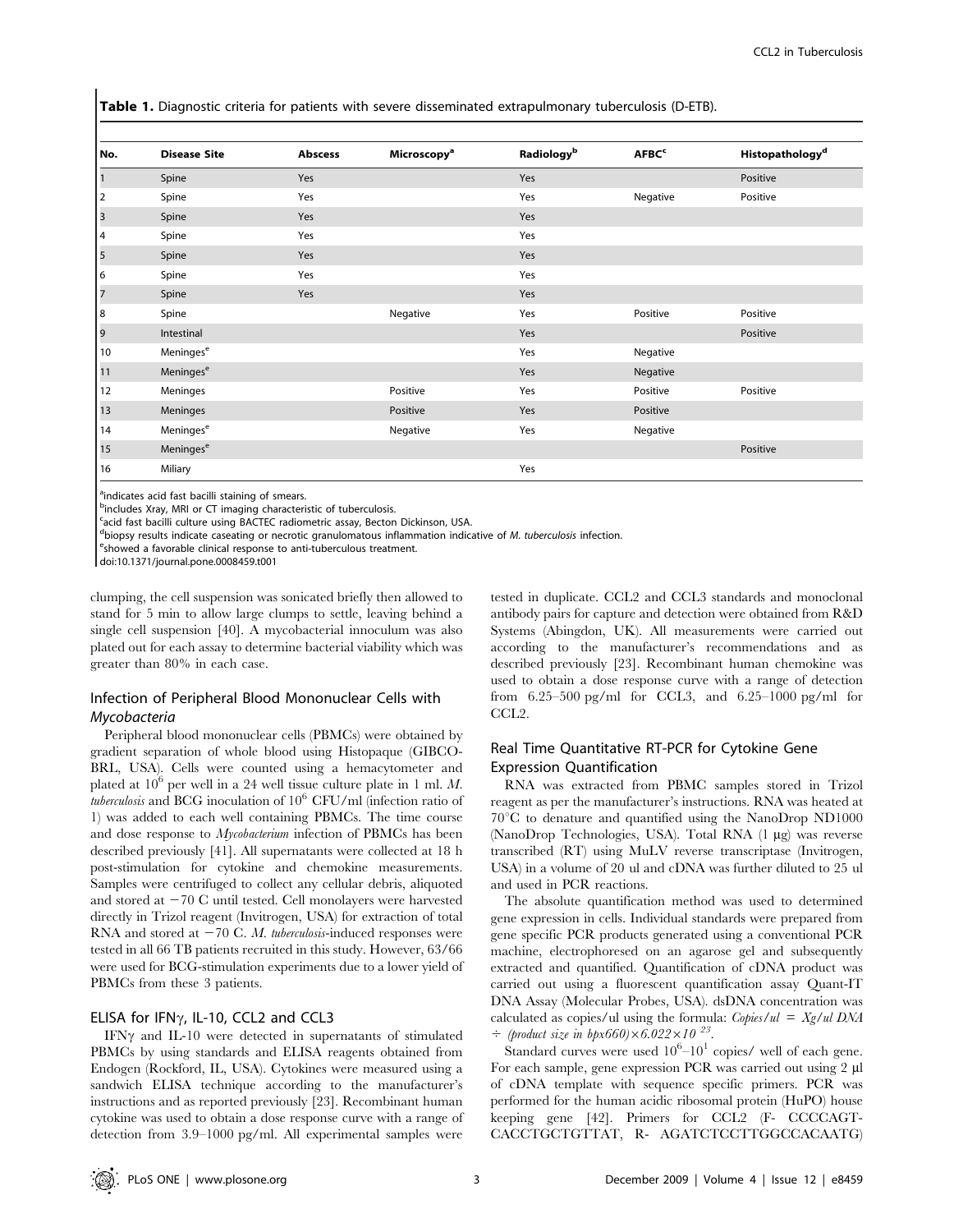and CCL3 (F- TGCTGCTTCAGCTACACCTC, R- TTTCT-GGACCCACTCCTCAC) were from RT primer DB (http:// rtprimerdb.org). CXCL8 (F- GCTCTGTGTGAAGGTGCAG, R- TCTGCACCCAGTTTTCCTTG) and TNFa (F- TGCTT-GTTCCTCAGCCTCTT, R- GGTTTGCTACAACATGGC-TAC) sequences were by courtesy of Martin Holland, LSHTM, UK. All assays employed incorporation of the SYBR Green dye (BIORAD laboratories, USA). Cytokine gene expression ratios were calculated in each case after normalization against HuPO (F-GCTTCCTGGAGGGTGTCC, R- GGACTCGTTTGTACC-CGTTG). Typical assay conditions employed were: initial denaturation 50 C, 2 min; 95 C, 15 min; 40 cycles 95C, 15s, 60 C, 60 s. This was followed by a melting curve dissociation analysis to check specificity of PCR products. All experiments were carried out using an iCycler real-time PCR machine, BIORAD Laboratories, USA. Data are depicted as fold increase in each target gene per 100 copies. All genes were normalized to the human acidic ribosomal protein (HuP0) housekeeping gene [43]. Fold increase in gene expression were determined based on results of stimulated cells as a fold change in gene expression as compared with basal levels in unstimulated cells. Of the total 66 TB patients recruited in this study, gene expression studies were performed on 50 TB patients. Of these, PBMC gene expression data was available on 50 donors stimulated with M. tuberculosis and 44 TB patient PBMCs stimulated with BCG.

#### Statistical Analysis

All data were analyzed using the Statistical Package for Social Sciences software (SPSS). Analysis of non-parametric data was performed using the Mann-Whitney U test and the Kruskal-Wallis test as was appropriate. P values  $\leq 0.05$  were considered to indicate significant differences between groups.

#### Results

The hematological characteristics of patients and controls included in the study are provided in Table 2, with each group shown separately. While BCG vaccination is administered at birth as part of the National Expanded Immunization Program in the country its coverage is at best up to 70% [33]. Therefore, we also documented the presence of a BCG scar in subjects to determine whether they had a history of BCG vaccination. TB transmission rates in the country are high with an incidence of 181/100,000 therefore only the TST- EC group can be considered as un-infected by M. tuberculosis. The TST+ EC group is also clinically healthy but it not possible to assess whether their positive tuberculin reaction is attributable to BCG vaccination or exposure to environmental mycobacteria or even M. tuberculosis. Hence we have considered TST+ and TST- ECs separately.

We found that there was a significant difference between the age groups of patients with TB and healthy controls,  $(p = 0.034)$ . Patients with both localized ETB and disseminated ETB were older than PTB patients ( $p = 0.011$ ,  $p = 0.042$ , respectively, using Mann-Whitney U nonparametric analysis). As indicated, there was a significant difference between BCG vaccinees in TB patient groups,  $(p = 0.029)$ . Patients with L-ETB had greater numbers of BCG vaccinees than those with either PTB or D-ETB. There was no relationship between the age of patients and their BCG scar status.

Data indicated an increase in lymphocyte, monocyte and neutrophil counts in TB patients when compared with endemic controls, and is in agreement with previous studies [44].

## Increased M. tuberculosis – and BCG- Induced CCL2 Secretion in Patients with TB

It is important to understand the difference between  $M$ . bovis BCG vaccination induced immunity and that elicited in response to challenge by either M. tuberculosis or M. bovis BCG. In order to establish the specificity of responses to Mycobacteria, we first determined M. tuberculosis- and M. bovis BCG- induced chemokine and cytokine responses in healthy endemic controls (ECs; TST-  $(N = 19)$ , TST+  $(N = 17)$  as compared with those of patients with tuberculosis. As shown in Table 3, spontaneous secretion of CCL2 from unstimulated PBMCs of controls and TB patients was comparable. M. tuberculosis –induced CCL2 was significantly greater in PBMCs of TB patients as compared with both TSTand TST+ ECs ( $p<0.001$ ). CCL2 responses to M. tuberculosis and BCG showed a parallel trend although the magnitude of secretion from TB patients in response to  $M$ . tuberculosis was significantly greater as compared with BCG  $(p<0.001)$ .

Table 2. Characteristics of tuberculosis patients and controls in the study.

| Group                             | <b>TST-ECs</b>      | $TST + ECs$         | <b>PTB</b>   | L-ETB        | <b>D-ETB</b>               | p-value    |
|-----------------------------------|---------------------|---------------------|--------------|--------------|----------------------------|------------|
|                                   | <b>Median (IQR)</b> | <b>Median (IQR)</b> | Median (IQR) | Median (IQR) | Median (IQR <sup>a</sup> ) |            |
| IN                                | 19                  | 17                  | 34           | 16           | 16                         |            |
| Age (y)                           | 25(5)               | 26(12.5)            | 24.5(12)     | 30(20)       | 31.5(40.5)                 | $0.034*$   |
| l Male : Female                   | 10 vs 9             | 6 vs 11             | 13 vs 21     | 7 vs 9       | 8 vs 8                     |            |
| BCG vaccinees $#$ (%)             | 100                 | 100                 | 41.2         | 81.3         | 37.5                       | $0.029*$   |
| $Hb$ (g/dL)                       | 13.6(1.9)           | 12.8(2.5)           | 11.8(2.4)    | 11.9(3)      | 11.9(2.8)                  | 0.085      |
| TLC $(10e^9/L)$                   | 7.5(1.9)            | 7.5(1.9)            | 8.1(4.6)     | 7.1(2.5)     | 7.4(4.1)                   | 0.403      |
| Lymphocytes (10e <sup>9</sup> /L) | 2.3(0.7)            | 2.3(1.1)            | 5.7(4.6)     | 3.7(1.7)     | 5.2(3.4)                   | $< 0.001*$ |
| Monocytes (10e <sup>8</sup> /L)   | 4.9(2.3)            | 4.9(2)              | 13.6(8.2)    | 18.6 (12.8)  | 13.8(7.1)                  | < 0.001    |
| Neutrophils (10e <sup>9</sup> /L) | 4.4(1.2)            | 3.8(1)              | 0.5(0.5)     | 0.6(0.3)     | 0.5(0.2)                   | $< 0.001*$ |

TST, tuberculin skin test; TST+ individuals had an induration  $\geq$ 10 mm in size.

PTB, pulmonary TB; localized extrapulmonary TB, L-ETB; disseminated ETB, D-ETB.

IQR, interquartile range between 25th and 75th percentile.

'*#*' based on presence of BCG scar.

 $*$  denotes p $<$ 0.05 using the Kruskal-Wallis nonparametric test, values in bold indicate those which are significantly higher.

doi:10.1371/journal.pone.0008459.t002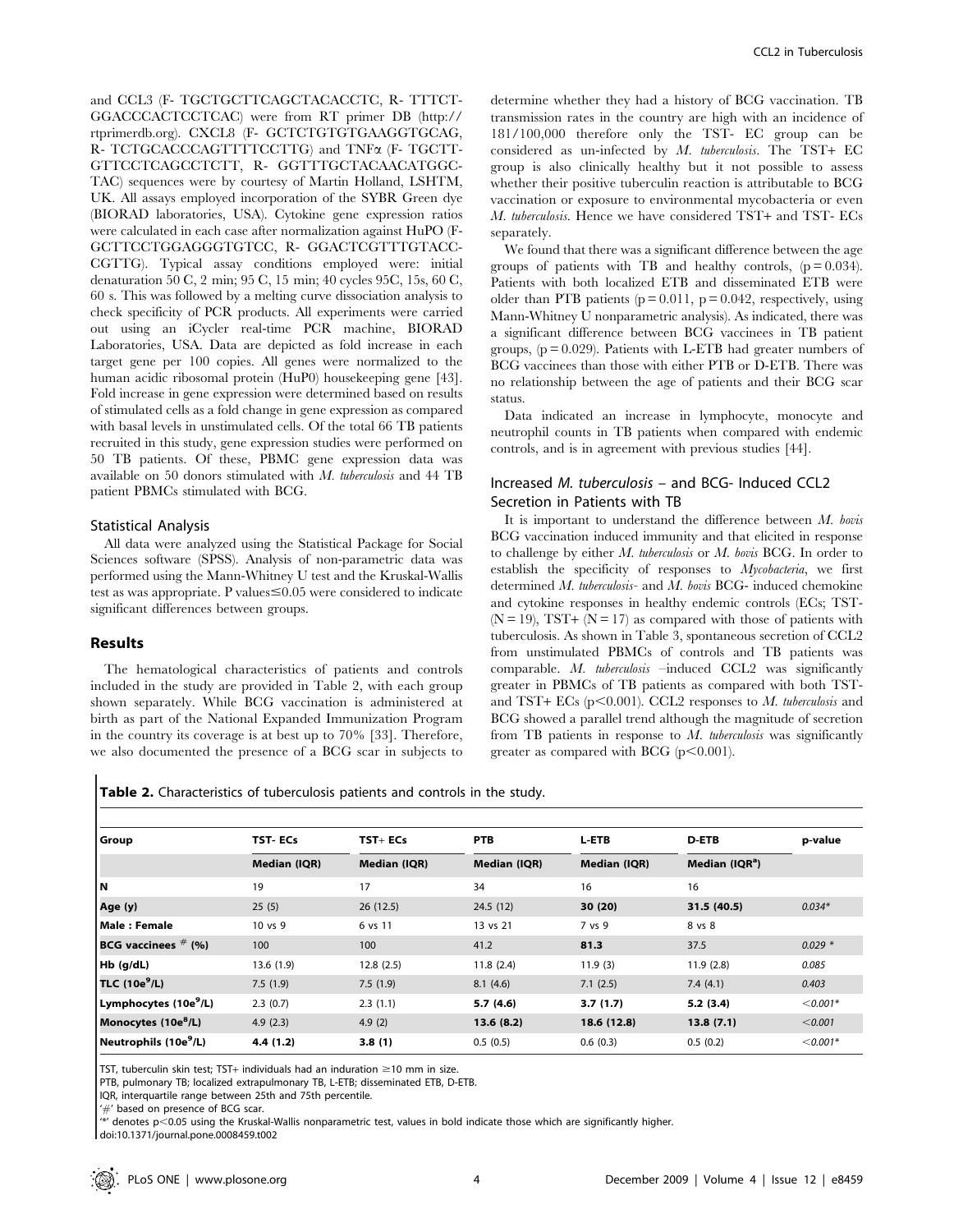Table 3. Increased M. tuberculosis- and M. bovis BCG - induced CCL2 and IL10 and decreased IFN $\gamma$  responses in TB patients.

| <b>Unstimulated cells</b>         |                              |                       |               |                  |  |  |  |  |
|-----------------------------------|------------------------------|-----------------------|---------------|------------------|--|--|--|--|
| Group (n)                         | CCL <sub>2</sub>             | IFN $\gamma$          | <b>IL10</b>   | CCL <sub>3</sub> |  |  |  |  |
|                                   | Median (IQR)                 | Median (IQR)          | Median (IQR)  | Median (IQR)     |  |  |  |  |
| TST-ECs<br>$(n = 19)$             | 0(173)                       | 11 (86)               | 0(2)          | 197 (1384)       |  |  |  |  |
| TST+ ECs<br>$(n = 17)$            | 832 (1266)                   | 12 (39)               | 6.1(39)       | 618 (2458)       |  |  |  |  |
| TB $(n = 66)$                     | 0(415)                       | 5.1(33)               | 6 (42)        | 211 (996)        |  |  |  |  |
| p value                           | 0.147                        | 0.491                 | 0.051         | 0.195            |  |  |  |  |
| M. tuberculosis-induced responses |                              |                       |               |                  |  |  |  |  |
| Group (n)                         | $\delta$ CCL <sub>2</sub>    | $\delta$ IFN $\gamma$ | $\delta$ IL10 | $\delta$ CCL3    |  |  |  |  |
|                                   | Median (IQR)                 | Median (IQR)          | Median (IQR)  | Median (IQR)     |  |  |  |  |
| TST-ECs<br>$(n = 19)$             | 0(0)                         | 798 (1446)            | 0(47)         | 1827 (1679)      |  |  |  |  |
| TST+ ECs<br>$(n = 17)$            | 0(0)                         | 1740 (2564)           | 0(0)          | 1441 (2342)      |  |  |  |  |
| TB $(n = 66)$                     | 1234 (4993)                  | 389 (945)             | 217 (549)     | 1114 (1677)      |  |  |  |  |
| p value                           | $< 0.001$ *                  | $0.042*$              | $<$ 0.001 $*$ | 0.84             |  |  |  |  |
|                                   | <b>BCG-induced responses</b> |                       |               |                  |  |  |  |  |
| Group (n)                         | $\delta$ CCL <sub>2</sub>    | $\delta$ IFN $\gamma$ | $\delta$ IL10 | $\delta$ CCL3    |  |  |  |  |
|                                   | Median (IQR)                 | Median (IQR)          | Median (IQR)  | Median (IQR)     |  |  |  |  |
| TST-ECs<br>$(n = 19)$             | 0(0)                         | 707 (786)             | 0(12)         | 1992 (1420)      |  |  |  |  |
| TST+ ECs<br>$(n = 17)$            | 0(0)                         | 1279 (1824)           | 0(0.8)        | 763 (2348)       |  |  |  |  |
| $TB (n = 63)$                     | 204 (798)                    | 405 (669)             | 92 (221)      | 1194 (1487)      |  |  |  |  |
| p value                           | $< 0.001$ *                  | $< 0.01$ *            | $<$ 0.001 $*$ | 0.363            |  |  |  |  |

ECs, healthy endemic controls; TST, tuberculin skin test; TB, patients with tuberculosis.

'd' denotes cytokine secretion after background subtraction in each case.  $'$ \*' denotes p<0.05 using the Kruskal-Wallis nonparametric test; values in bold

indicate those which are significantly higher

IQR, interquartile range between 25<sup>th</sup> and 75<sup>th</sup> percentile.

doi:10.1371/journal.pone.0008459.t003

## Decreased M. tuberculosis – and BCG- Induced IFN $\gamma$  and Increased IL10 Secretion in Patients with TB

IFN $\gamma$  in coordination with IL10 plays a key role in protective immunity against M. tuberculosis by regulating effector responses in tuberculosis.  $M$ . tuberculosis-induced IFN $\gamma$  levels were significantly lower in TB patients ( $p = 0.042$ , Kruskal Wallis analysis; Table 3). M.  $$ stratified EC groups. However, responses of TB patients were significantly lower than TST+ ECs ( $p = 0.022$ , Mann-Whitney U test), and although there was trend that  $M$ . tuberculosis-induced IFN $\gamma$  was also lower in patients than TST- ECs, this did not reach significance.

BCG-induced IFN $\gamma$  secretion was significantly lower in TB patients as compared with ECs  $(p<0.01$ , Kruskal Wallis analysis). TB patients showed lower IFN $\gamma$  responses compared to both TSTand TST+ ECs  $(p<0.001, p<0.001,$  respectively, Mann Whitney

U test). This suggests that although the trend of  $M$ . tuberculosis- and  $BCG$ -induced IFN $\gamma$  secretion was similar in TB patients, the responses differed in TST+ and TST- ECs control groups indicating that the immune responses measured here were specific to the mycobacterial stimulus. Also, increased IFN $\gamma$  responses in the TST+ EC group may reflect previous exposure leading to increased IFN $\gamma$  responses due to activation of effector T memory cells in this group.

M. tuberculosis-induced IL10 levels were significantly raised in TB patients as compared with both TST- and TST+ ECs  $(p<0.001$ , Kruskal Wallis test). Similarly, BCG-induced IL10 was also greater in TB patients as compared with both TST- and TST+ ECs  $(p<0.001$ , Kruskal Wallis test).

## Mycobacterium tuberculosis – and BCG- Induced CCL3 Secretion in Patients with TB

CCL3 has been shown to be inhibitory for M tuberculosis growth in macrophages [45] and has been shown to be upregulated in M. tuberculosis infected macrophages [46]. We determined Mycobacterium- induced CCL3 secretion in PBMCs and found that neither M. tuberculosis- nor BCG-induced levels of CCL3 differed between patients and healthy controls (Table 3).

## Reduced CCL2 but Increased IFN $\gamma$  Secretion to M. tuberculosis in Patients with Localized ETB Compared to PTB

Previous studies have shown that *Mycobacterium* induced host immune responses differ in pulmonary and extrapulmonary TB [23,25]. We investigated the association between chemokine and cytokine activation in the tuberculosis patients and the clinical severity of their disease by studying patients with either pulmonary (PTB) or extrapulmonary disease (ETB). Patients were further stratified into either minimal (min-PTB) or moderately advanced (mod-PTB) disease in the pulmonary group on the basis of lung tissue involvement [37] Extrapulmonary tuberculosis patients were stratified accordingly to WHO clinical severity guidelines [47] into less severe localized disease (L-ETB) or severe disseminated disease (D-ETB).

We found no significant differences between M. tuberculosisinduced CCL2 responses from PBMCs of patients with minimal or moderately advanced PTB (median; min-PTB, 31.5; mod-PTB, 1712 pg/ml,  $p = 0.16$ ), although the trend of CCL2 secretion was greater in mod-PTB patients. The PTB patient groups were combined for comparison with those of ETB group. As shown in Figure 1A, M. tuberculosis –induced CCL2 was significantly greater in patients with PTB as compared with L-ETB  $(p = 0.001)$ . In addition, CCL2 secreted levels from L-ETB patients were also reduced as compared with those with D-ETB  $(p<0.001)$ .

 $M.$  tuberculosis-induced IFN $\gamma$  responses did not differ significantly between patients with min-PTB and mod-PTB (median: minPTB, 298.1; mod-PTB, 233 pg/ml,  $p = 0.841$ ). M. tuberculosis- induced IFN $\gamma$  secretion in the combined group of PTB patients was significantly lower than responses observed in the L-ETB group  $(p = 0.04,$  Fig. 1B). Surprisingly, no difference was observed between IFN $\gamma$  levels from D-ETB and L-ETB which may be due to the variability in  $IFN\gamma$  responses between donors within each patient group.

## BCG-Induces Reduced CCL2 and  $IFN\gamma$  Secretion from PBMCs of Patients with D-ETB

We also determined BCG-induced chemokine and cytokine responses (Fig. 1 C and D) in PBMCs of patients with pulmonary and extrapulmonary TB, in order to investigate a relationship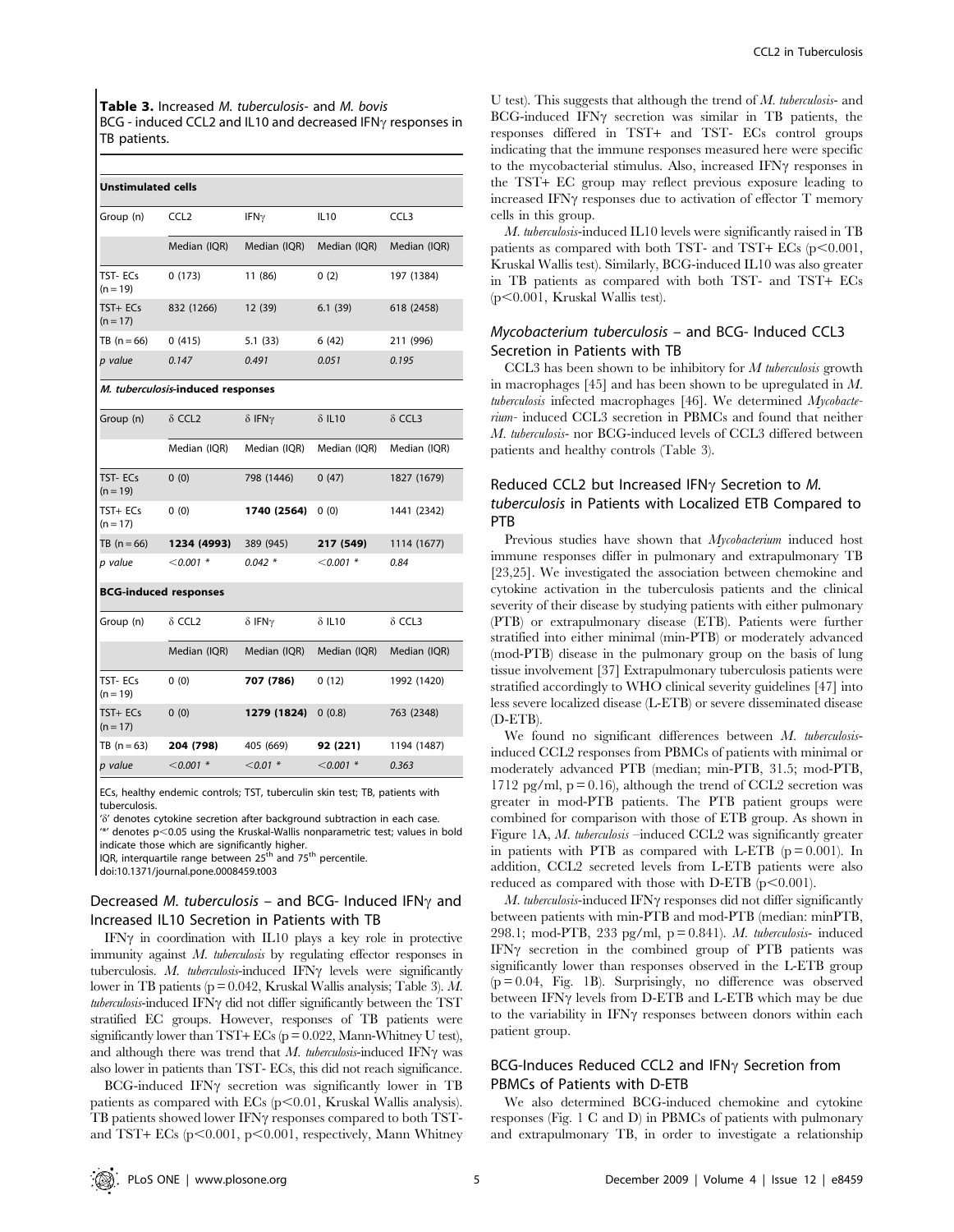

Figure 1. Differential *M. tuberculosis*- and BCG- induced CCL2 and IFN<sub>Y</sub> responses with TB clinical disease severity. PBMCs (10<sup>6</sup>) were infected with M. tuberculosis or BCG (10<sup>6</sup> CFU) for 18 h after which cell supernatants were harvested for the measurement of cytokines and chemokines. The box plots represent the data for each group after the level of cytokine secretion from unstimulated cells was subtracted. The whiskers indicate the 25th and 75th quartiles, while a line indicating the median separates the two. "\*', denotes significant differences between groups (p<0.05) using the Mann-Whitney U test. The data show A) M. tuberculosis-induced CCL2 responses of PBMCs from patients with pulmonary tuberculosis (PTB, n = 34) and extrapulmonary TB with less severe localized (L-ETB, n = 16) and severe disseminated (D-ETB, n = 16) disease, B) M. tuberculosis-induced IFN<sub>Y</sub> responses BCG-induced CCL2 responses (C) and IFN<sub>Y</sub> responses (D) were obtained from PTB, n = 33; L-ETB, n = 16; D-ETB,  $n = 14.$ 

doi:10.1371/journal.pone.0008459.g001

between cytokine induction and disease severity in the groups. Overall, BCG-induced CCL2 levels from PTB patients were significantly raised as compared with those from patients with L-ETB ( $p$ <0.001, Fig. 1C). BCG-induced CCL2 levels of patients with D-ETB were also greater than those observed in the L-ETB group ( $p<0.001$ ), Fig. 1C.

BCG-induced IFN $\gamma$  from PBMCs of L-ETB patients on the other hand was significantly greater than those from patients with D-ETB  $(p = 0.036)$ , Fig. 1D. Within PTB patients, BCG-induced CCL2 did not differ significantly between minimal and moderate disease (median: min-PTB, 0; mod-PTB, 167.4 pg/ml;  $p = 0.189$ ) and BCG-induced IFN $\gamma$  also showed the same trend (median: min-PTB, 673; mod-PTB, 597 pg/ml;  $p = 0.906$ ).

## M. tuberculosis – and BCG-Induced IL10 and CCL3 Responses Do Not Differ between PTB and ETB Severity Groups

M. tuberculosis-induced IL10 levels were comparable between PTB and ETB groups (Figure S1A) but there was an increasing trend of IL10 in the disseminated ETB group (median: PTB, 56; L-ETB, 134; D-ETB, 282 pg/ml). Within the PTB patients a higher trend in IL10 was noted in mod-PTB as compared with min-PTB group (median: min-PTB, 22.6 pg/ml; mod-PTB, 483 pg/ml,  $p = 0.078$ ), however this difference was not significant.

M. tuberculosis- induced CCL3 concentrations were found to be comparable between the pulmonary and extrapulmonary TB patients studied (Fig. S1B: median; PTB, 1306; L-ETB, 999 D-ETB, 1471 pg/ml, respectively), as well as between PTB patients with either minimal or moderate disease (median; min-PTB, 974; mod-PTB, 1425;  $p = 0.653$ ).

BCG-induced IL10 levels were comparable between PTB and E-TB groups (Fig. S1C) although there was an increasing trend of IL10 in the disseminated ETB group (median: PTB, 36; L-ETB, 69; D-ETB, 93 pg/ml). Although not significant, again BCGinduced IL10 responses of PBMCs showed a higher trend in mod-PTB as compared with min-PTB group (median: min-PTB, 35.9 pg/ml; mod-PTB, 311 pg/ml,  $p = 0.228$ ). Association of IL10 with increasing pathology supports the hypothesis that IL10 may play a role in reducing collateral tissue damage [48].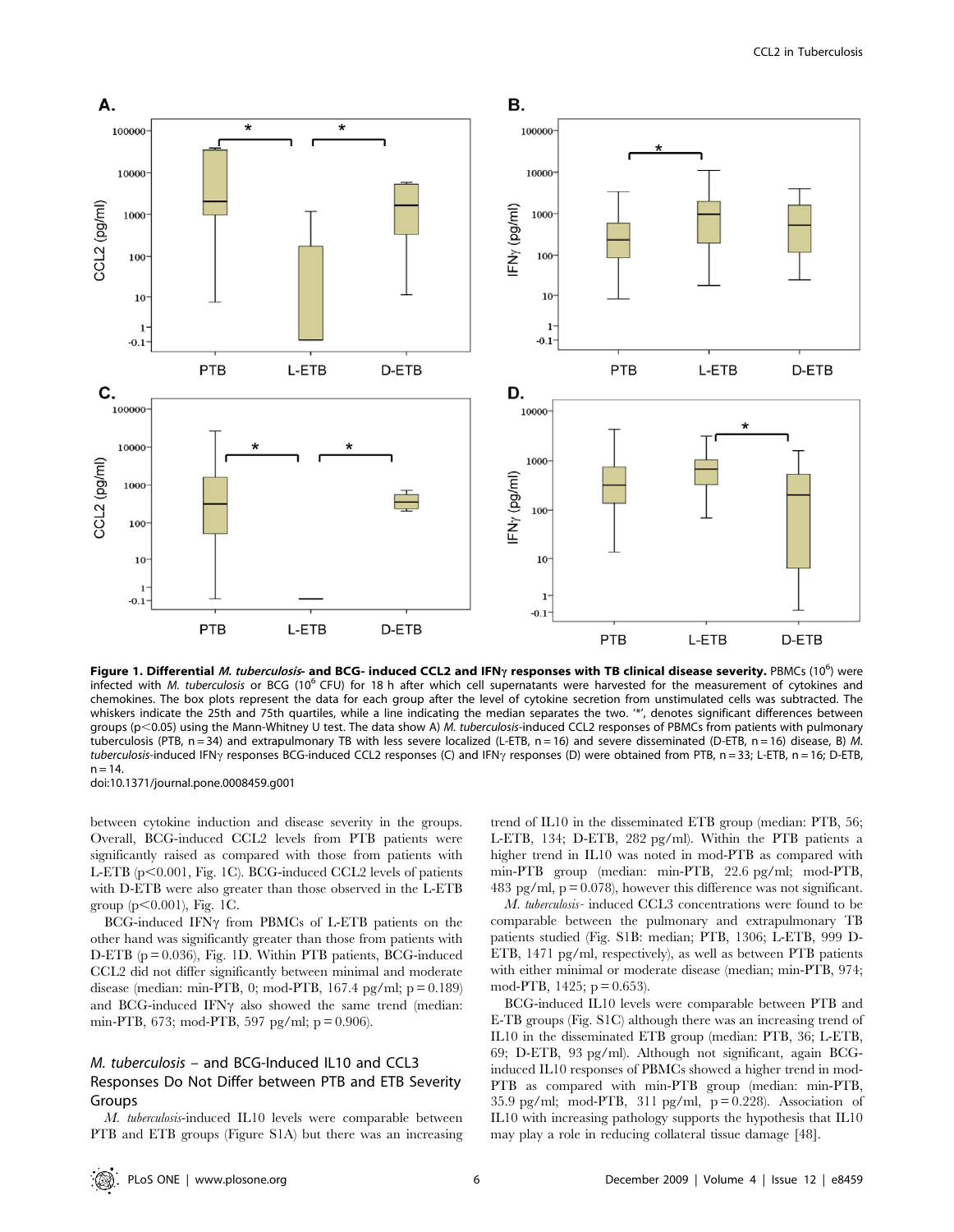BCG- induced CCL3 was comparable between patients with either minimal or moderate PTB (median; min-PTB, 974; mod-PTB, 1425;  $p = 0.834$ ). BCG- induced CCL3 concentrations were found to be comparable between the pulmonary and extrapulmonary TB patients studied (Fig. S1D; median: PTB, 1592; L-ETB, 1056; D-ETB, 1296 pg/ml, respectively), indicating an absence of association of CCL3 with TB disease severity.

## Differential CCL2 and  $TNF\alpha$  Gene Expression in Pulmonary and Extrapulmonary Tuberculosis

Many reports which have investigated chemokine responses to M. tuberculosis in patients have focused on either protein secretion or gene expression responses. To determine whether the secretory patterns we observed matched gene expression trends we investigated M. tuberculosis -induced mRNA transcripts in stimulated PBMCs by studying CCL2 and CCL3 expression. As CCL2 and CCL3 expression is regulated by TNF $\alpha$ , a critical activator of macrophages [49,50] we also determined the expression of TNFa. In addition, we investigated the expression of CXCL8, which is responsible for neutrophil recruitment and has been shown to play a role in tuberculosis infections [51]. We determined gene expression in both pulmonary and extrapulmonary TB groups. M. tuberculosis infection of PBMCs resulted in significantly greater CCL2 expression in PBMCs of PTB patients (Fig. 2A) as compared to those with L-ETB  $(p = 0.023)$ . *M. tuberculosis* induced CCL2 expression was also increased in D-ETB patients as compared with L-ETB ( $p = 0.005$ ). *M. tuberculosis*-induced TNF $\alpha$  was significantly greater in PTB patients (Fig. 2B) as compared with L-ETB  $(p = 0.02)$ . TNF $\alpha$  expression was also raised in D-ETB as compared with L-ETB  $(p = 0.09)$ , although this difference was not significant.

BCG-induced CCL2 mRNA expression was lower in PTB as compared with that induced by M. tuberculosis. No difference was found between BCG-induced CCL2 mRNA expression between TB groups (Fig. 2A). BCG-induced  $TNF\alpha$  was greater in patients with PTB than those with L-ETB  $(p = 0.03)$ , Fig. 2B.

M. tuberculosis- induced CCL3 and CXCL8 mRNA transcripts were comparable between PTB, L-ETB and D-ETB groups, Figure S2 A-B. BCG-induced CCL3 (Fig. S2C) and, –CXCL8 mRNA expression (Fig. S2D) were also comparable between TB groups.

#### **Discussion**

Our data illustrates differences in the activation of immune regulatory chemokines and cytokines in tuberculosis disease with



Figure 2. Differential M. tuberculosis-induced CCL2 and TNFa mRNA expression in pulmonary and extrapulmonary TB. RNA was extracted from Mycobacterium-infected PBMCs after 18 h post stimulation and subjected to RTPCR for chemokine and cytokine genes. Box plots depict fold increase in gene expression after normalization to the housekeeping gene HuPO. The whiskers indicate the 25th and 75th quartiles, while a line indicating the median separates the two. "\*',  $p<0.05$ , indicate differences between groups using the Mann-Whitney U test. Data is depicted as fold increase in each target gene per 100 copies. M. tuberculosis -induced mRNA expression of A) CCL2, and B) TNF $\alpha$  is shown for PTB, n = 22; L-ETB, n = 15, D-ETB, n = 13 patients. BCG-induced mRNA expression of C) CCL2 and D) TNF $\alpha$  is shown for PTB, n = 16; L-ETB, n = 14; L-ETB, n = 14 patients. '\*',  $p<$  0.05, indicate differences between groups using the Mann-Whitney U test, TNFa (TNF $\alpha$ ). doi:10.1371/journal.pone.0008459.g002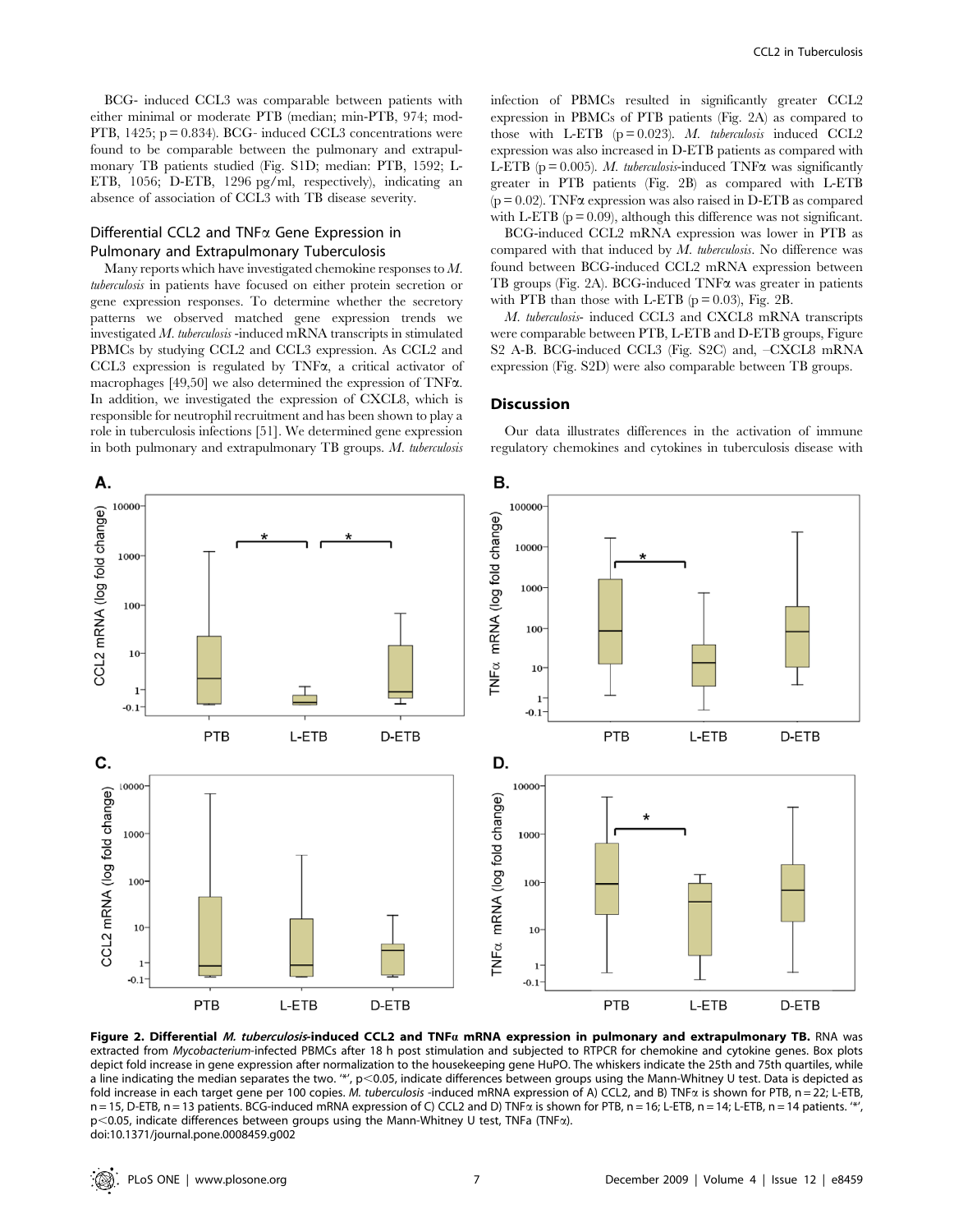differing site and severity. CCL2 has potent chemotactic and activating properties for monocytes, macrophages, dendritic cells and CD4+ T cells. The most significant finding was that CCL2 was consistently associated with severe disease. We propose that CCL2 could be a useful adjunct marker of severity in tuberculosis.

To evaluate differences between background immune responses due to BCG vaccination and environmental mycobacteria and infection with M. tuberculosis, we investigated host immune responses in vitro infection with virulent M. tuberculosis H37Rv and avirulent M. bovis BCG vaccine strains. Both M. tuberculosis and BCG elicited an increase in CCL2 in TB patients as compared with controls. CCL2 is responsible for the recruitment of leucocytes to the site of infection and therefore raised CCL2 may be characteristic of granuloma formation and the influx of monocyte driven responses.

Our finding that  $M$ . tuberculosis infection results in reduced IFN $\gamma$ secretion in patients as compared with TST+ ECs donors is consistent with previous reports [52]. The BCG-induced IFN $\gamma$ responses which were depressed in TB patients compared with both TST- ECS and TST+ ECS healthy controls also confirm our previous reports on pulmonary TB patients [53]. All of our ECs were BCG vaccinated so the increased IFN $\gamma$  responses to BCG may be related to the presence of T memory recall responses in these individuals. The absence of similar T memory recall responses in TB patients could be due to raised IL10 in TB patients as compared with healthy controls, resulting in down modulation of T cell responses in TB patients [54].

CCL3 is a macrophage and T cell attractant, activated by M. tuberculosis infection of host cells [55,56]. We found M. tuberculosis and BCG both induced CCL3 secretion and gene expression in PBMCs. However, we found no association of CCL3 (either protein levels or gene expression) between tuberculosis patients and healthy controls in response to M. tuberculosis or BCG stimulation.

While a number of studies have utilized both microarray and RT-PCR studies to analyze Mycobacterium-induced expression in macrophages, most of these studies have been performed in murine cells [57,58]. A study by Ragno et al. showed  $M$ . tuberculosis induced changes in the THP-1 monocytic cell line, where it was reported that a number of chemokines such as CCL2, CCL3, CXCL8 in addition to cell surface adhesion molecules ICAM and integrins were upregulated post-infection [59]. There is limited data on gene expression profiles in TB patients with differing severity of disease.

While the value of BCG vaccination in early childhood to prevent disseminated disease is widely accepted the value of BCG vaccination in adult population particularly for pulmonary disease has been challenged in high burden countries [60]. The number of patients who were BCG vaccinated in the patient groups varied; with a greater proportion in L-ETB (82%) than those with D-ETB (40%). There is very limited data on the protection provided by BCG in adult tuberculosis and although this data is too small to draw any conclusions it suggests that BCG vaccination may result in a preponderance of less severe extrapulmonary TB disease.

The data available regarding age of ETB patients is variable according to region and ethnicity of the study populations, with ETB associated with younger age  $\leq$  25) and females in African and Asian patients [61–63]. Reports from Turkey show that the predominant age range studies is 25–44 y for ETB patients [2]. Our TB patients were of the range 24.5–31.5 y, and within this we found ETB patients to be older than those with PTB ( $p = 0.034$ ). This may also not be a contradictory result as all of our patients were already in a younger age range. A larger number of samples

with a broader age range need to be analyzed for further confirmation.

When responses between patients with pulmonary and extrapulmonary TB were compared, M. tuberculosis and BCGinduced CCL2 secretion was found to be increased in patients with pulmonary TB as compared with those with less severe localized extrapulmonary TB. M. tuberculosis- induced secretion and mRNA expression of CCL2 was greater in PTB than in L-ETB, and also reduced in L-ETB as compared with D-ETB patients. Our comparison of M. tuberculosis and BCG-induced responses in patients illustrated that although the trend of response to the mycobacteria was similar, the magnitude of responses to the virulent mycobacteria was greater than that to attenuated BCG. As the L-ETB group consisted of patients with tuberculous lymphadenopathy, this may indicate more active monocyte and T cell recruitment in disease localized to the lung parenchyma as compared to lymph nodes. It also supports previous reports of increased CCL2 secretion in cells of TB patients with pulmonary disease [23,64].

The raised CCL2 responses in patients with severe disseminated D-ETB (spinal, tuberculous meningitis and abdominal TB) as compared with L-ETB, also indicate that increased CCL2 is associated with increasing disease severity. This fits with previous work which has shown that levels of inflammatory chemokines are increased in body fluids of patients with extrapulmonary disseminated infections TB such as in tuberculous meningitis, spinal tuberculosis or miliary disease [65–67].

Raised  $M$ . tuberculosis - induced IFN $\gamma$  in localized L-ETB as compared with pulmonary TB corresponds with previous studies employing mycobacterial antigen ESAT6 driven responses [25]. The WHO clinical classification of tuberculosis disease severity lists tuberculous lymphadenitis as the least severe form of TB. The increased effector  $T$  cell IFN $\gamma$  response in the L-ETB group as compared with pulmonary TB may reflect a reduction in  $IFN\gamma$ with increasing mycobacterial load, inflammation and clinical severity. We have also previously reported an inverse relationship of IFN $\gamma$  levels in response to M. tuberculosis culture filtrate proteins with clinical severity in both PTB [68] and ETB [69]. BCGinduced IFN $\gamma$  was raised in L-ETB but only when compared with the D-ETB group. As there were more BCG vaccinees in the L-ETB group this may reflect increased  $M$ . tuberculosis-specific  $T$  cell responses than in the D-ETB group. This is consistent with the role of IFN $\gamma$  as a potent activator of macrophages for mycobacterial killing and stasis [70].

We did not observe any difference in M. tuberculosis induced CCL3 secretion, or CCL3 mRNA expression between patients with pulmonary or extrapulmonary TB with disease in single or multiple sites. Reports by Qiu et al. have shown CCL3, CXCL10 and their receptors CCR3, CCR4 and CXCR3 to be upregulated in an unbalanced manner in severe TB in the macaque model [71]. However, in the same study they observed low antigen specific cellular responses in the severely infected macaques [72], indicating a reduced ability of the immune cells to respond to a subsequent challenge with M. tuberculosis. Previously, increasing levels of CXCL8 have been shown to be associated with fatal tuberculosis [73]. Therefore, the lack of difference in CXCL8 transcription observed in localized and severe ETB may be due to an antigen specific anergy in severe disease.

 $TNF\alpha$  has previously been associated with increasing bacterial load and to be responsible for disease progression in unregulated granuloma formation [74]. Our data showing an increase in CCL2 and TNF $\alpha$  in response to M. tuberculosis infection agrees with previous work in murine bone marrow derived macrophages by Kahnert et al. [75].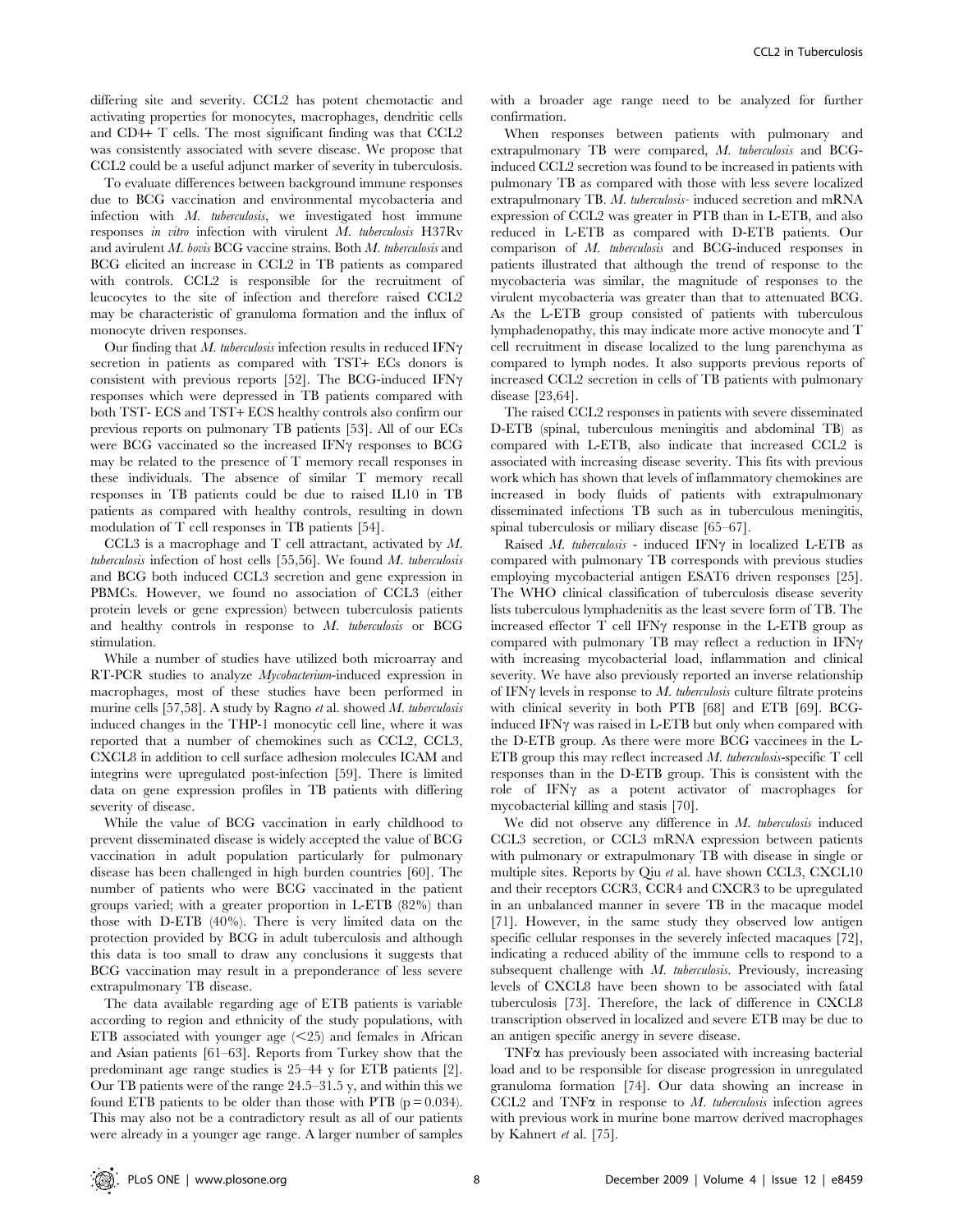The differences in chemokine and cytokine responses of TB patients elicited by M. tuberculosis and BCG indicate that M. tuberculosis-specific immune responses remain detectable even in highly endemic populations, where there may be high background responses to environmental mycobacteria. However, such background variability is reflected in the highly variable responses observed in all patient groups as well as in the control groups. Tuberculosis represents an immune spectrum across clinical and subclinical (latent) infection which can only be defined by the host immune response [76,77]. Clinical studies in humans are therefore limited due to the highly polymorphic and multifactorial nature of the immune responses in a background of variable exposure to cross reactive stimuli.

Overall, these data shows that using CCL2 could provide an adjunct marker of disease severity. In less severe ETB we found the highest IFN $\gamma$  responses, but lowest CCL2, TNF $\alpha$  and IL10 responses. The coordinate increase in CCL2 and  $TNF\alpha$  responses observed in the pulmonary TB group, may indicate active monocyte recruitment to the lungs which are likely to facilitate granuloma formation and localization of M. tuberculosis infection. Only CCL2 was increased in severe ETB. Therefore, this suggests that without supportive  $TNF\alpha$  regulation CCL2 driven leucocyte activation may not be effective. As a consequence, raised CCL2 in itself may be associated with clinical disease severity and dissemination of infection in the host. It is possible that CCL2 may have a better predictive power when combined with other yet unidentified markers. Larger scale studies are required to further define the role of CCL2 in clinical tuberculosis.

#### Supporting Information

Figure S1 *M. tuberculosis*- and BCG- induced IL10 and CCL3 responses in TB patients. PBMCs  $(10^6)$  were infected with M. tuberculosis or BCG  $(10^6$  CFU) for 18 h after which cell supernatants were harvested for the measurement of cytokines and chemokines. The box plots represent the data for each group after the level of cytokine secretion from unstimulated cells was subtracted. The whiskers indicate the 25th and 75th quartiles, while a line indicating the median separates the two. '\*' denotes

#### References

- 1. World Health Organization (2009) Global tuberculosis control.
- 2. Cagatay AA, Caliskan Y, Aksoz S, Gulec L, Kucukoglu S, et al. (2004) Extrapulmonary tuberculosis in immunocompetent adults. Scand J Infect Dis 36: 799–806.
- 3. Sharma SK, Mohan A (2004) Extrapulmonary tuberculosis. Indian J Med Res 120: 316–353.
- 4. Harries AD (1990) Tuberculosis and human immunodeficiency virus infection in developing countries. Lancet 335: 387–390.
- 5. Orme IM (1993) Immunity to mycobacteria. Curr Opin Immunol 5: 497–502. 6. Jo EK, Park JK, Dockrell HM (2003) Dynamics of cytokine generation in
- patients with active pulmonary tuberculosis. Curr Opin Infect Dis 16: 205–210. 7. Murray PJ, Young RA (1999) Increased antimycobacterial immunity in interleukin-10-deficient mice. Infect Immun 67: 3087–3095.
- 8. Aarestrup FM, Sampaio EP, de Moraes MO, Albuquerque EC, Castro AP, et al. (2000) Experimental Mycobacterium leprae infection in BALB/c mice: effect of BCG administration on TNF-alpha production and granuloma development. Int J Lepr Other Mycobact Dis 68: 156–166.
- 9. Bean AG, Roach DR, Briscoe H, France MP, Korner H, et al. (1999) Structural deficiencies in granuloma formation in TNF gene-targeted mice underlie the heightened susceptibility to aerosol Mycobacterium tuberculosis infection, which is not compensated for by lymphotoxin. J Immunol 162: 3504–3511.
- 10. Algood HM, Chan J, Flynn JL (2003) Chemokines and tuberculosis. Cytokine Growth Factor Rev 14: 467–477.
- 11. Collins HL, Kaufmann SH (2001) The many faces of host responses to tuberculosis. Immunology 103: 1–9.
- 12. Flynn JL, Ernst JD (2000) Immune responses in tuberculosis. Curr Opin Immunol 12: 432–436.
- 13. Ulrichs T, Kosmiadi GA, Jorg S, Pradl L, Titukhina M, et al. (2005) Differential organization of the local immune response in patients with active cavitary tuberculosis or with nonprogressive tuberculoma. J Infect Dis 192: 89–97.

significant differences between groups  $(p<0.05)$  using the Mann-Whitney U test. The data show A)  $M$ . tuberculosis-induced IL10 (A) and CCL3 (B) responses of PBMCs from patients with pulmonary tuberculosis (PTB,  $n = 34$ ) and extrapulmonary TB with limited  $(L-ETB, n = 16)$  and disseminated (D-ETB,  $n = 16$ ) disease. BCGinduced IL10 (C) and CCL3 responses (D) were obtained from PTB,  $n = 33$ ; L-ETB,  $n = 16$ ; D-ETB,  $n = 14$ .

Found at: doi:10.1371/journal.pone.0008459.s001 (5.09 MB TIF)

Figure S2 *M. tuberculosis*- and BCG-induced CCL3 and CXCL8 mRNA expression in pulmonary and extrapulmonary TB patients. RNA was extracted from M. tuberculosis- or BCG-infected PBMCs after 18 h post stimulation and subjected to RTPCR for chemokine and cytokine genes. Graphs depict fold increase in gene expression after normalization to the housekeeping gene HuPO. Data is depicted as fold increase in each target gene per 100 copies. Box plots depict fold increase in gene expression after normalization to the housekeeping gene HuPO. The whiskers indicate the 25th and 75th quartiles, while a line indicating the median separates the two.  $4$ , p $< 0.05$ , indicate differences between groups. M. tuberculosis -induced mRNA expression of A) CCL3, and B) CXCL8 is shown for PTB,  $n = 22$ ; L-ETB,  $n = 15$ , D-ETB,  $n = 13$  patients. BCG-induced mRNA expression of C) CCL3 and D) CXCL8 is shown for PTB,  $n = 16$ ; L-ETB,  $n = 14$ ; L-ETB,  $n = 14$  patients.

Found at: doi:10.1371/journal.pone.0008459.s002 (4.85 MB TIF)

#### Acknowledgments

We thank Kausar Naseem, Seema Jamil, Rouknuddin Ali and Muniba Islam for technical assistance. We thank Drs. Ghaffar Dawood, M. Aslam Khan and Javaid Khan for help with patient recruitment.

#### Author Contributions

Conceived and designed the experiments: ZH. Performed the experiments: ZH. Analyzed the data: ZH JMC MA RH. Contributed reagents/ materials/analysis tools: HMD BJ MI MA. Wrote the paper: ZH JMC HMD RH.

- 14. Penido C, Vieira-de-Abreu A, Bozza MT, Castro-Faria-Neto HC, Bozza PT (2003) Role of monocyte chemotactic protein-1/CC chemokine ligand 2 on gamma delta T lymphocyte trafficking during inflammation induced by lipopolysaccharide or Mycobacterium bovis bacille Calmette-Guerin. J Immunol 171: 6788–6794.
- 15. Saunders BM, Britton WJ (2007) Life and death in the granuloma: immunopathology of tuberculosis. Immunol Cell Biol 85: 103–111.
- 16. Kipnis A, Basaraba RJ, Orme IM, Cooper AM (2003) Role of chemokine ligand 2 in the protective response to early murine pulmonary tuberculosis. Immunology 109: 547–551.
- 17. Dorner BG, Scheffold A, Rolph MS, Huser MB, Kaufmann SH, et al. (2002) MIP-1alpha, MIP-1beta, RANTES, and ATAC/lymphotactin function together with IFN-gamma as type 1 cytokines. Proc Natl Acad Sci U S A 99: 6181–6186.
- 18. Saukkonen JJ, Bazydlo B, Thomas M, Strieter RM, Keane J, et al. (2002) Betachemokines are induced by Mycobacterium tuberculosis and inhibit its growth. Infect Immun 70: 1684–1693.
- 19. Moser B, Wolf M, Walz A, Loetscher P (2004) Chemokines: multiple levels of leukocyte migration control. Trends Immunol 25: 75–84.
- 20. Walz A, Peveri P, Aschauer H, Baggiolini M (1987) Purification and amino acid sequencing of NAF, a novel neutrophil-activating factor produced by monocytes. Biochem Biophys Res Commun 149: 755–761.
- 21. Kurashima K, Mukaida N, Fujimura M, Yasui M, Nakazumi Y, et al. (1997) Elevated chemokine levels in bronchoalveolar lavage fluid of tuberculosis patients. Am J Respir Crit Care Med 155: 1474–1477.
- 22. Park JS, Kim YS, Jee YK, Myong NH, Lee KY (2003) Interleukin-8 production in tuberculous pleurisy: role of mesothelial cells stimulated by cytokine network involving tumour necrosis factor-alpha and interleukin-1 beta. Scand J Immunol 57: 463–469.
- 23. Hasan Z, Zaidi I, Jamil B, Khan MA, Kanji A, et al. (2005) Elevated ex vivo monocyte chemotactic protein-1 (CCL2) in pulmonary as compared with extrapulmonary tuberculosis. BMC Immunol 6: 14.